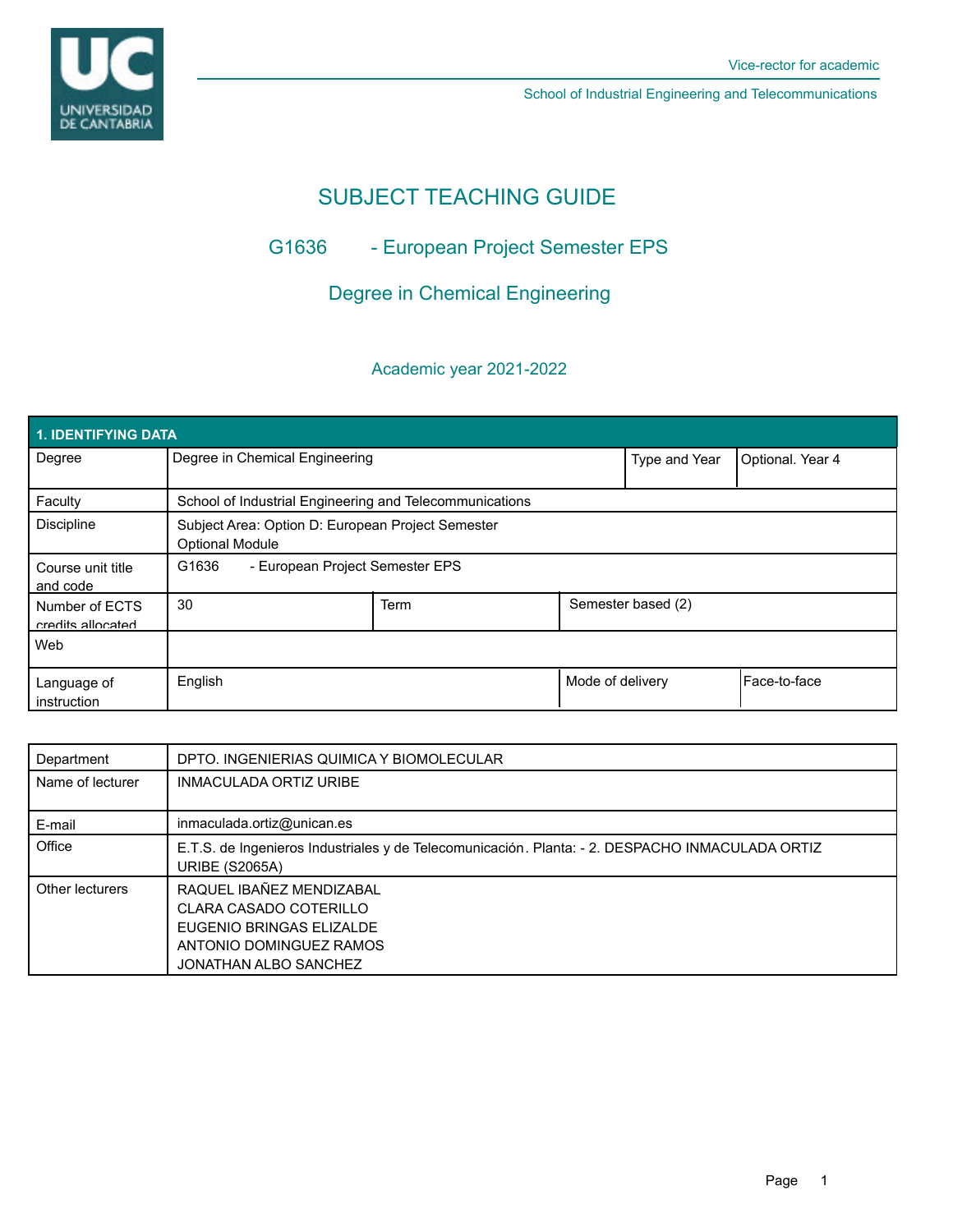

#### School of Industrial Engineering and Telecommunications

### **3.1 LEARNING OUTCOMES**

- Those corresponding to the following matters, G787 Advanced Separation processes -
- G795 Wastewater Treatment G799 Life Cycle Assessment
- Development of a group project where chemical engineering fundamentals (mass balances, energy balances, process
- kinetics...) are integrated for the optimum design of one of the following topics
- \* CO2 capture and recovery. Impact on climate change
- \*New water sources: Wastewater regeneration and reuse
- \*Desalination processes: source of water and chemicals "
- "Application of biotechnology to environmental and industrial processes" "Polymers and new materials"
- "Renewable energy sources: Photovoltaic, Fuel cels... "Industrial effluents as a source of value added products"
- "Chemical and biomolecular engineering: purification of biomolecules, tissue engineering" etc
- Development of an individual project where chemical engineering fundamentals (mass balances, energy balances, process
- kinetics...) are integrated for the optimum design of one of the following topics
- \* CO2 capture and recovery. Impact on climate change
- \*New water sources: Wastewater regeneration and reuse
- \*Desalination processes: source of water and chemicals "
- "Application of biotechnology to environmental and industrial processes" "Polymers and new materials"
- "Renewable energy sources: Photovoltaic, Fuel cels... "Industrial effluents as a source of value added products"
- "Chemical and biomolecular engineering: purification of biomolecules, tissue engineering" etc Oral and written presentation

### **4. OBJECTIVES**

Integrate the fundamentals of chemical engineering disciplines for the optimum design of environmental and industrial processes working both in

Multidisciplinary groups on a selected topic from the offered list as well as the development of an individual project on a selected topic.

#### **6. COURSE ORGANIZATION**

**CONTENTS** 

- 1 G787 Advanced Separation processes
	- G795 Wastewater Treatment G799 Life Cycle Assessment